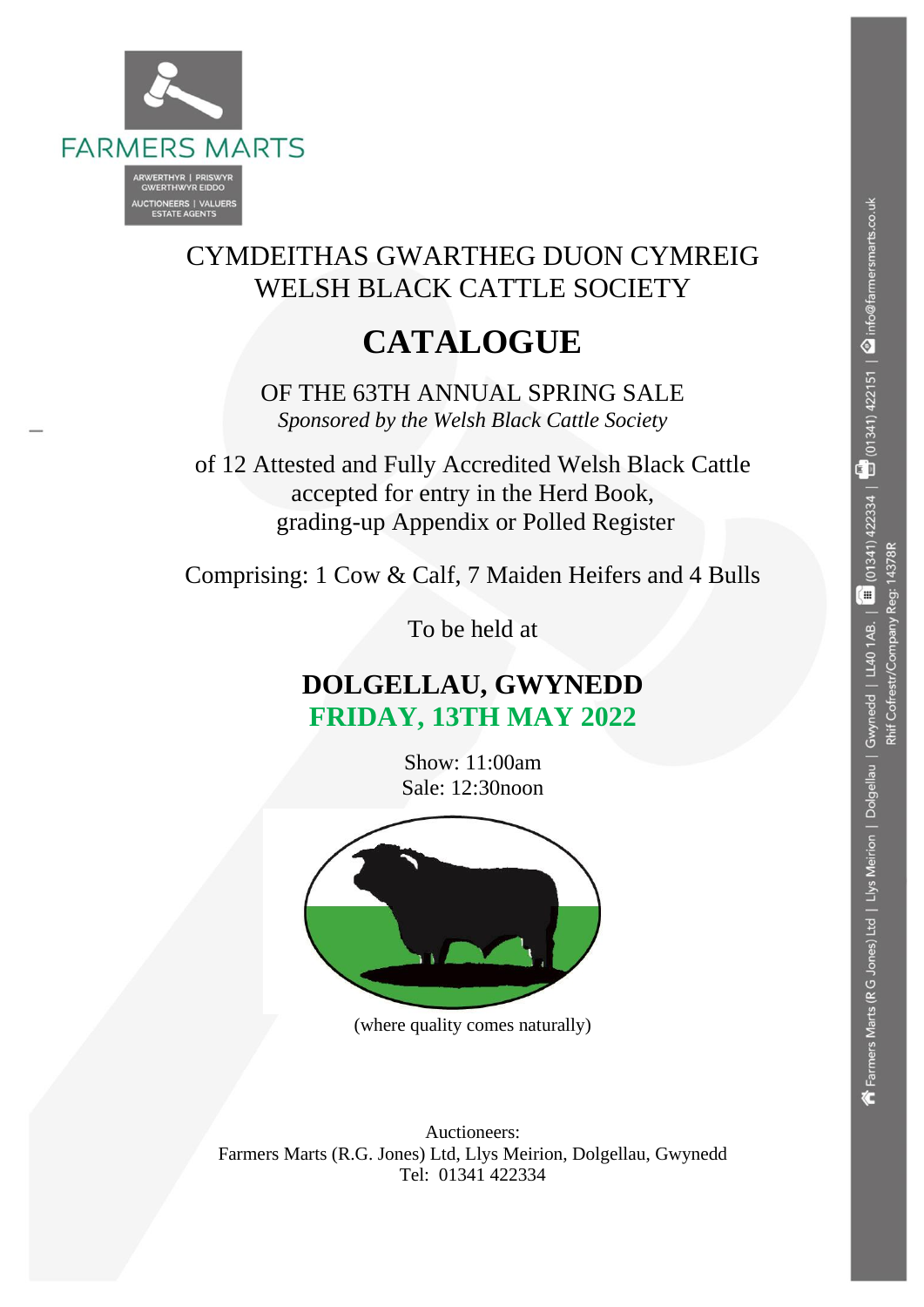# **NOTICE**

**\*All Cattle are sold in accordance with the Welsh Black Cattle Society's Auction Sale Rules (copy available in Auctioneers' Office) and the conditions of Sale for Dairy Store and Beef Breeding Cattle at Markets published by the Livestock Auctioneers' Market Committee for England and Wales. In the event of discrepancy of Welsh Black Cattle Society's Auction Sale Rules shall prevail.**

# **CATALOGUE ABBREVIATIONS**

(Printed after the Herd Book number)

### **GRADING-UP APPENDIX**

- F. A Foundation Dam of unknown breeding and is registered in the grading-Up Appendix. No bull calves born to the female can be registered, but her heifer calves can be registered as First Grade Dams in the Grading-Up Appendix.
- F.G. A First Grade Dam and registered in the grading-Up Appendix. No bull calves born to the female can be registered, but her heifer calves can be registered as Second Grade Dams in the Grading-Up Appendix.
- S.G. A Second Grade Dam and registered in the grading-Up Appendix. No bull calves born to the female can be registered, but her heifer calves can be registered as full pedigree in the Herd Book.

## **POLLED REGISTER**

### **Females**

Polled Calves born to polled females can be entered in the Polled Register of the Herd Book.

- P.F.G. A Polled First Grade Dam, naturally polled and by either a pedigree horned Welsh Black Bull and a registered polled dam or by a registered polled Welsh Black Bull and out of any registered horned Welsh Black Female.
- P.S.G. A Polled Second Grade Dam, Naturally polled out of a Polled First Grade Dam and a registered polled Welsh Black Bull.
- P.T.G. A Polled Third Grade Dam naturally polled with no vestige of horns or scurs out of a polled Second Grade Dam by a 'Proven' Polled Welsh Black Bull.
- P.G. A Polled Graduate Dam, naturally polled with no vestige of horns or curs out of a Polled Third Grade Dam by a 'Proven' polled Welsh Black Bull.
- H.F.G. Horned heifer calves born to any grade of polled dams, or by polled sires may be accepted as Second Grade Dams in Grading-Up Appendix.

### **New Polled Ruling**

- (PP) Pure Polled
- (IP) Impure Polled
- (UP) Unidentified Polled
- (HP) Horned Polled

Copies of the Rules relating to the Polled Register are available from the Secretary or from the Auctioneers.

(A.I.) – ARTIFICIAL INSEMINATION. Denotes bull which have been used for Artificial Insemination by any of the Cattle Breeding Companies.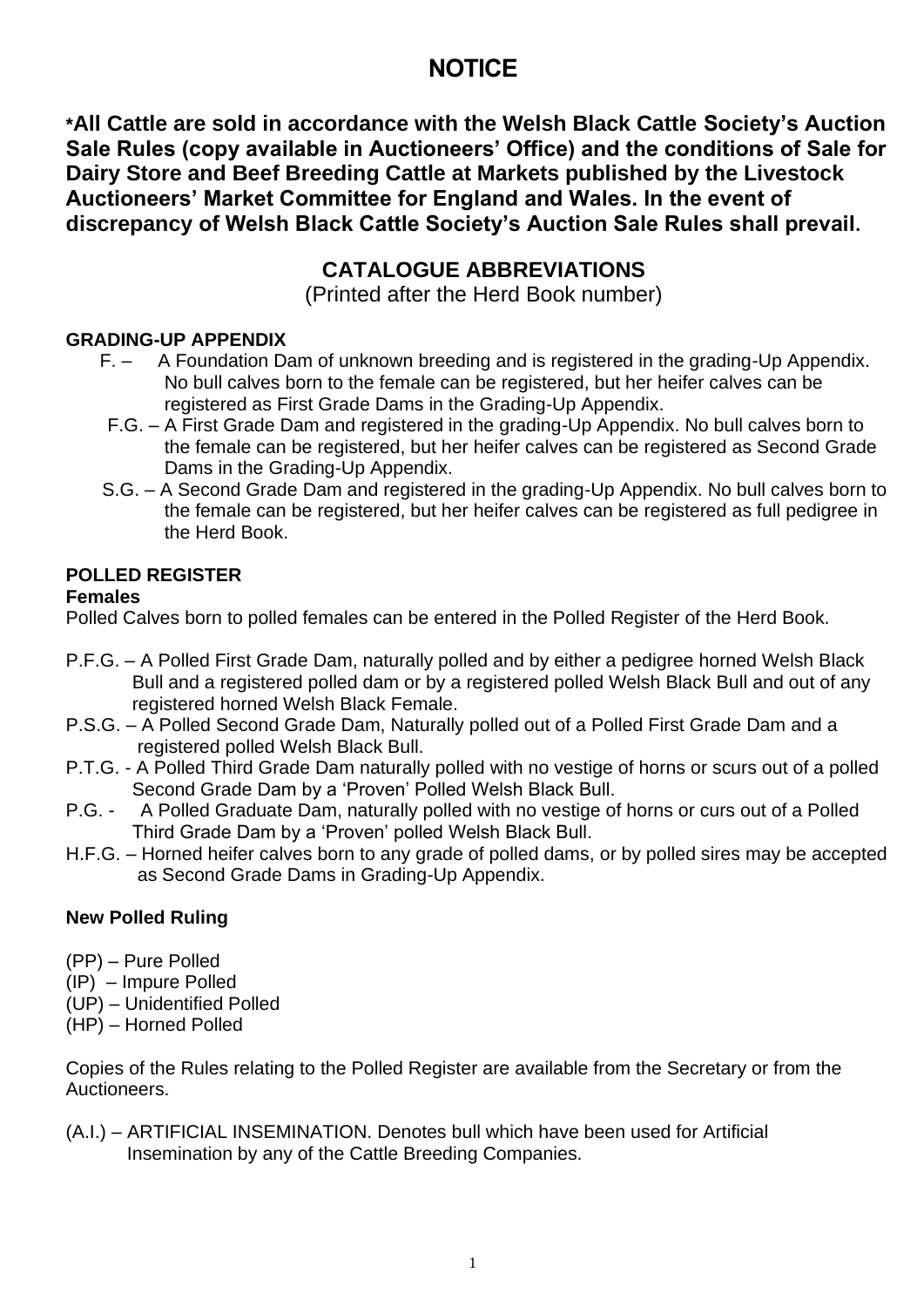## **BREEDING GUARANTEES**

(a) All cows and heifers which are stated in the catalogue as having been served, or inseminated, not less than twelve weeks before the date of the Sale, or stated as having been running with a bull between dates (the Latter of which is not less than twelve week before the date of the Sale) will be guaranteed to be in-calf to the service date, the date of insemination, or between dates and to the bull stated in the catalogue, unless alteration is announced at the time of Sale. In the event of any breach of warranty the purchaser must notify the auctioneers in writing, within the time prescribed in the auctioneer's sale rules, which in the case of cows and heifers proving not to be in-calf is 43 days.

All females served, inseminated, or running with the bull less than twelve (12) weeks from the date of Sale shall be described in the Catalogue as not being guaranteed in-calf.

## **FREEDOM FROM DISEASE**

- 1) Vendors must declare their herd's risk level for Johne's disease.
- 2) Herds are classified for Johne's disease as:
	- Risk level 1 Herds have had at least 3 clear annual herd tests.
	- Risk level 2 Herds that have had one or two clear annual herd tests.
	- Risk level 3 Herds that have had less than 3% reactors in their last herd test.
	- Risk level 4 Herds that have had more than 3% reactors in their last herd test.
	- Risk level 5 Herds that are either not testing for Johne's disease in an approved health scheme, or are not complying with the rules of such a scheme.
- 3) Members of a licensed cattle health scheme for Johne's disease are required to isolate and test animals purchased from herds at all risk levels other than risk level 1
- 4) A purchaser wishing to take advantage of section 22 of the Society's auction sale rules purchaser's rights in relation to vendor's warranty for Johne's disease and BVD – should ensure that samples are taken from cattle either prior to leaving the sale ground or within one week of the sale provided they are kept in appropriate isolation during that time.

## **BULL FERTILITY TESTING**

The fertility examination should ideally be done within one month of the sale. Purchasers should note that the veterinary certificate relates to the fertility of the bull on the day of examination. If the interval between the examination and the sale is longer than one month, then the possibility that something could have adversely affected the fertility since the day of the examination is increased.

The veterinary certificate should be made available for inspection at the sale and the purchaser should be supplied with a copy.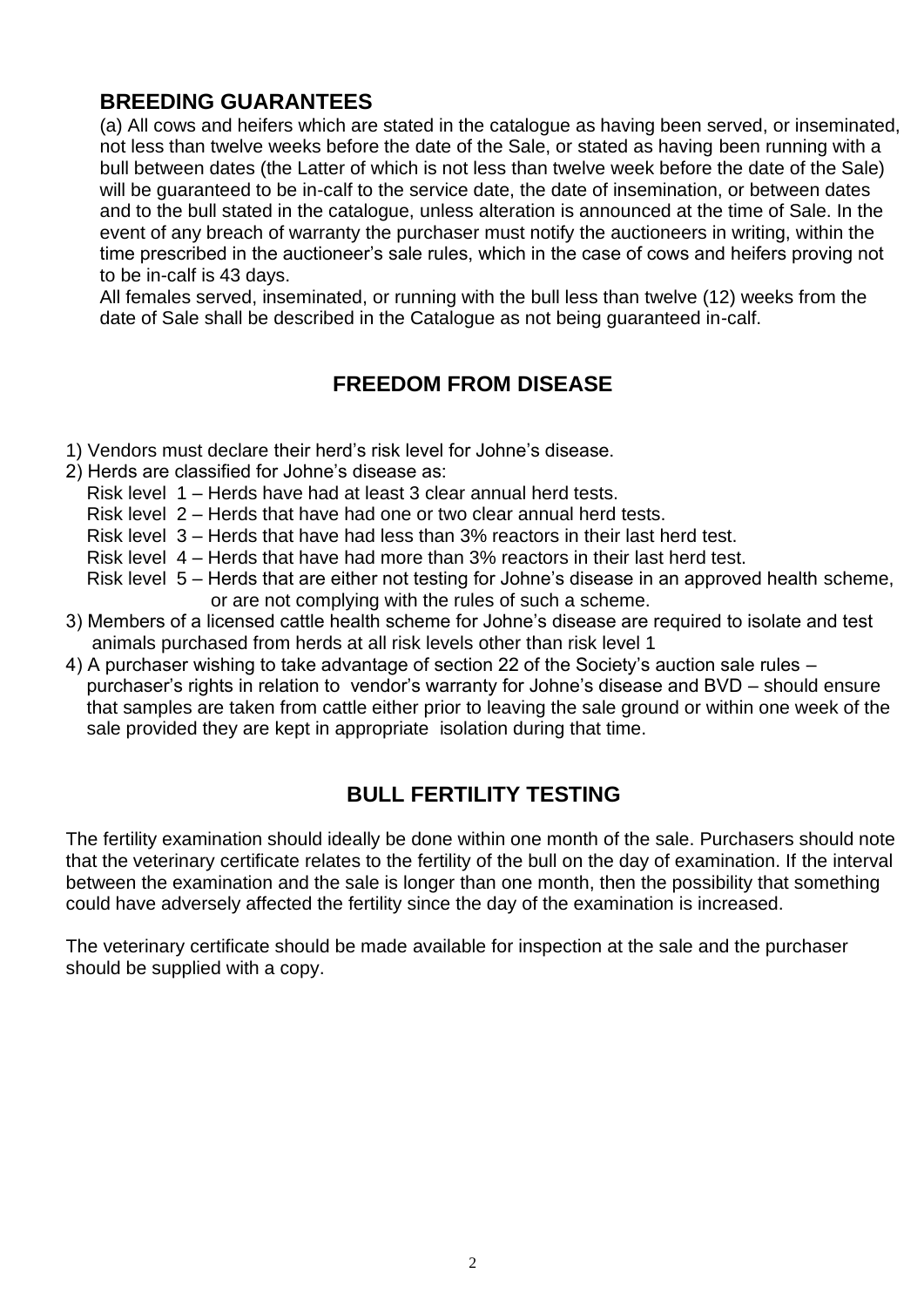### **LIST OF EXHIBITORS**

| <b>Name and Address:</b>                                                                                                                                                                                                      | Lot No         | <b>Total</b> |
|-------------------------------------------------------------------------------------------------------------------------------------------------------------------------------------------------------------------------------|----------------|--------------|
| Davies, Mrs G, Brechfa Farm, Llan-y-cefn, Pembrokeshire<br>(Johne's disease Accredited to risk level 2)                                                                                                                       | 2, 3, 4        | 3            |
| # Evans, Mr. Elwyn Pryce, Gerddi-Bluog, Harlech, Gwynedd<br>(Elite Health Status. Johne's disease Accredited to risk level 1 since 2004. Accredited<br>free of BVD since 2004.)                                               | $\overline{7}$ | 1            |
| Evans-Williams, Mrs. Jessica. A., Gerddi Bluog, Harlech, Gwynedd<br>(BVD Accredited, IBR Accredited and Johnes Risk Level 1 since 2003 and Lepto<br>Accredited since 2007)                                                    | 5, 12          | $\mathbf{2}$ |
| Foxwell, Mrs. L.P., Tyddyn Rhyddid, Llanfair, Harlech, Gwynedd<br>(Johne's disease - Accredited to Risk Level 1 since 2003, Lepto Accredited since 2005,<br>Accredited free of BVD since 2005 and IBR Accredited since 2005.) | 1a & 1b        | 1            |
| Jones, Messrs. W.A.J & S.E., Caerau Isa, Rhydyclafdy, Pwllheli, Gwynedd<br>(Johne's disease - Accredited to Risk Level 1 since 2018. Accredited free of BVD since<br>Jul 2021.)                                               | 10             | 1            |
| Morris, Mr. Alwyn., Merddyn, Ceunant, Llanrug, Caernarfon, Gwynedd<br>(Johne's disease Accredited to risk level 1 since 2017. Accredited free of BVD since<br>2009).                                                          | 11             | 1            |
| Roberts, Mr Gareth Pennant., Clegar, Rhydgethin, Llandrillo, Corwen<br>(Elite Health Status. Accredited to risk level 1 since 2018. Accredited free of BVD since<br>2018.                                                     | 6, 8           | $\mathbf{2}$ |
| Sherry, Mr. N., Holly Cottage, Culmington, Ludlow, Shropshire<br>(BVD Accredited, IBR Accredited and Johnes Risk Level and Lepto Accredited since<br>2021)                                                                    | 9              | 1            |

### **# Organic Herd**

**Note:** Health declarations are correct at time of going to print. All health declarations should be supported by an up to date pen card at the sale. In the time period between going to print and the sale, the health status of some herds can change and this will be reflected in the pen card details which give an accurate statement of the health status at the time of sale.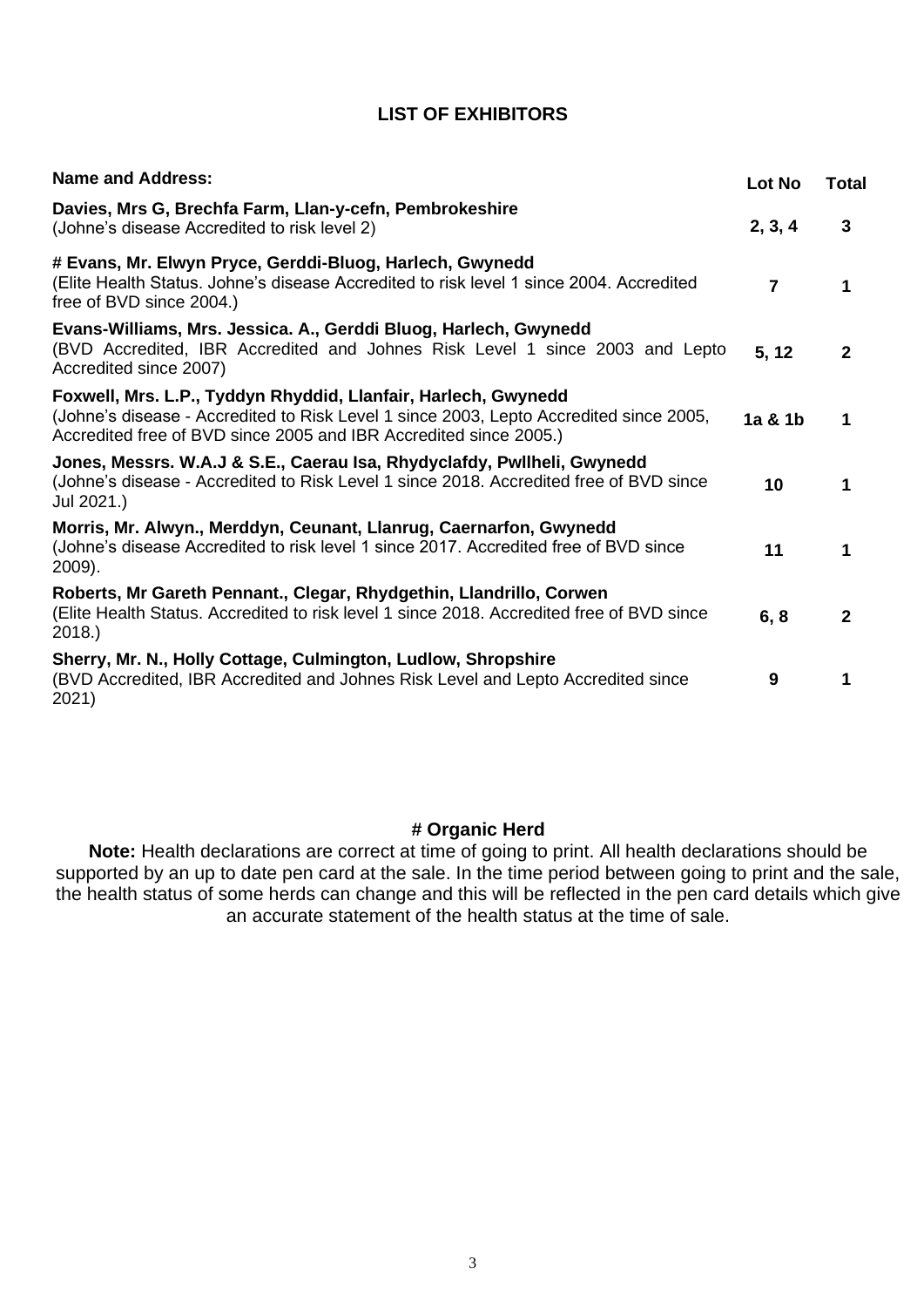# **JUDGES**

# **Bulls and Females**

Judge: Mr. Evan Williams, Caerynwch Farm, Dolgellau, Gwynedd.

| <b>Class No &amp; Description</b>                                                                                                                                                                                                                                                                | 1 <sup>st</sup> | 2 <sub>nd</sub> | 3 <sub>rd</sub> |
|--------------------------------------------------------------------------------------------------------------------------------------------------------------------------------------------------------------------------------------------------------------------------------------------------|-----------------|-----------------|-----------------|
| <b>FEMALE</b><br>1. Females born on or before 31/12/2020                                                                                                                                                                                                                                         |                 |                 |                 |
| <b>CHAMPION FEMALE</b><br>1st and 2nd Prize winner only eligible to compete<br>1 <sup>st</sup> Prize winners only in the ring until the Champion has<br>been selected.<br>2 <sup>nd</sup> prize winner in that class then eligible to compete for<br>the Reserve Champion.                       |                 |                 |                 |
| <b>MAIDEN HEIFERS</b>                                                                                                                                                                                                                                                                            |                 |                 |                 |
| 2. Females born on or before 31/12/2021<br>7 Entries (Lot number 2-8)                                                                                                                                                                                                                            |                 |                 |                 |
| <b>CHAMPION MAIDEN HEIFER</b><br>1st and 2 <sup>nd</sup> Prize winner only eligible to compete<br>1 <sup>st</sup> Prize winners only in the ring until the Champion has<br>been selected.<br>2 <sup>nd</sup> prize winner in that class then eligible to compete for<br>the Reserve Champion.    |                 |                 |                 |
| <b>BULLS</b>                                                                                                                                                                                                                                                                                     |                 |                 |                 |
| 3. Bull born on or before 31/12/2016<br>2 Entries (Lot number 9-10)                                                                                                                                                                                                                              |                 |                 |                 |
| 4. Bulls born between 01/01/2020 - 31/12/2020<br>2 Entries (Lot number 11-12)                                                                                                                                                                                                                    |                 |                 |                 |
| <b>CHAMPION BULL</b><br>1 <sup>st</sup> and 2 <sup>nd</sup> Prize winner only eligible to compete<br>1 <sup>st</sup> Prize winners only in the ring until the Champion has<br>been selected.<br>2 <sup>nd</sup> prize winner in that class then eligible to compete for<br>the Reserve Champion. |                 |                 |                 |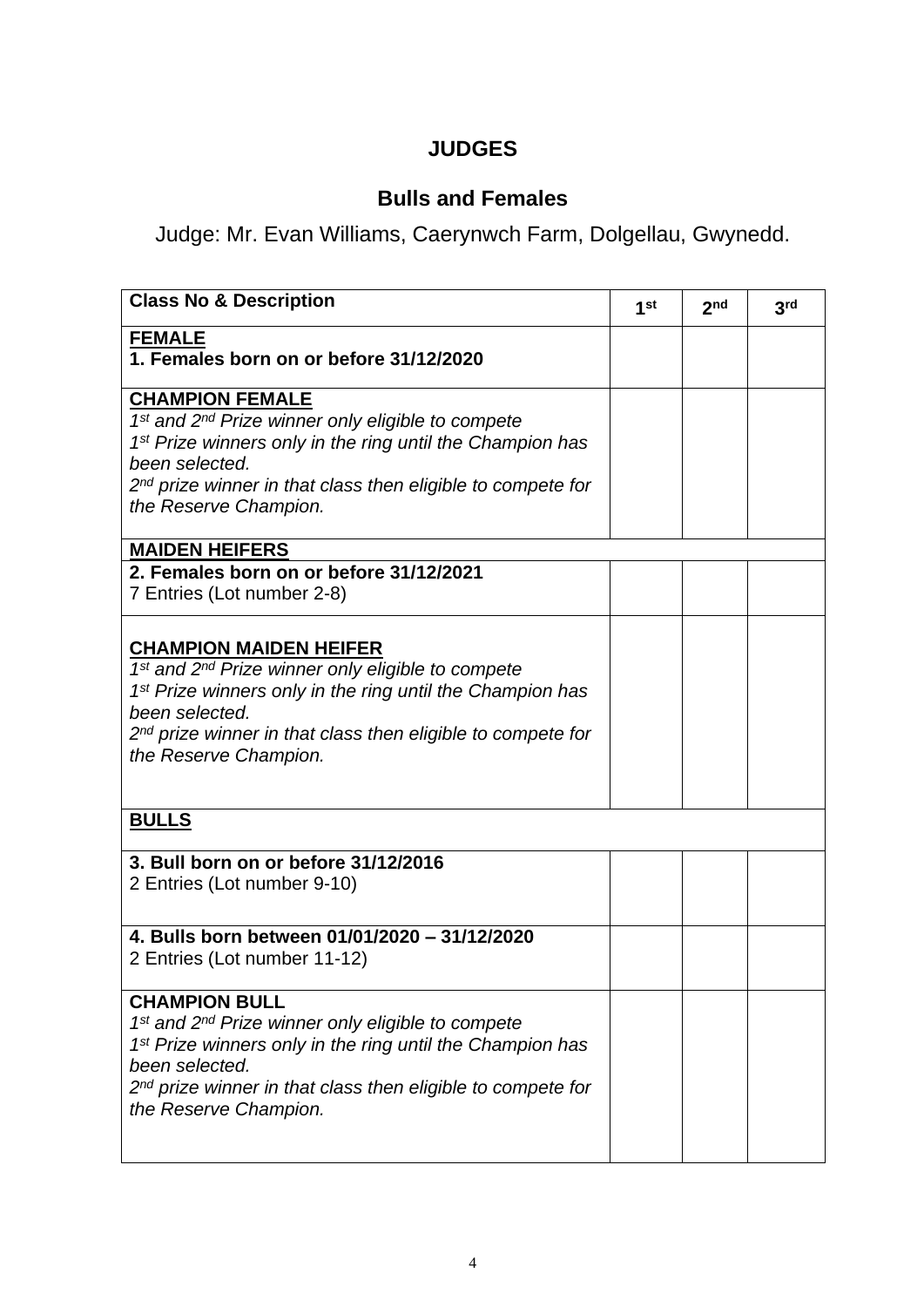# **FEMALES**

### **CLASS 1 Females born on or before 31/12/2020**

Mrs. L.P. Foxwell

### **1 RHYDDID WENOL Vol. 105 Born 05/09/2016 (W005/FRH) AI (UK704324100073)**

gs. PENTRA BANNER(W006/JPX) **Sire - MACHRETH CAI 7TH(WMR/A013)** gd. MACHRETH CATRIN 4TH(WMR/U006)

gs. CWMCARNO BRENIN(HWM/Q008) **Dam - RHYDDID PUMPKIN(P005/FRH)** gd. RHYDDID GWENOL(G002/FRH)

*Served by RHYDDID ZACHARIAH 18850 Vol. 108 on 18/11/2021. Remarks: Winner at many shows including Reserve Interbreed Champion at Cheshire Show 2019* 

Mrs. L.P. Foxwell

**1b STEER CALF Born 05/08/2021** 

**(W005/FRH) (UK704324300096)**

gs. MACHRETH BEDWYR 5TH (S009/WMR) **Sire – AUR-DU YOGI BEAR (Y001/LAD)**

gd. LLAINSHED MEMI 3RD (N001/CLS)

gs. MACHRETH CAI 7TH (WMR/A013) **Dam – RHYDDID WENOL (W005/FRH)** gd. RHYDDID PUMPKIN (P005/FRH)

*ELIGIBLE TO BE REGISTERD*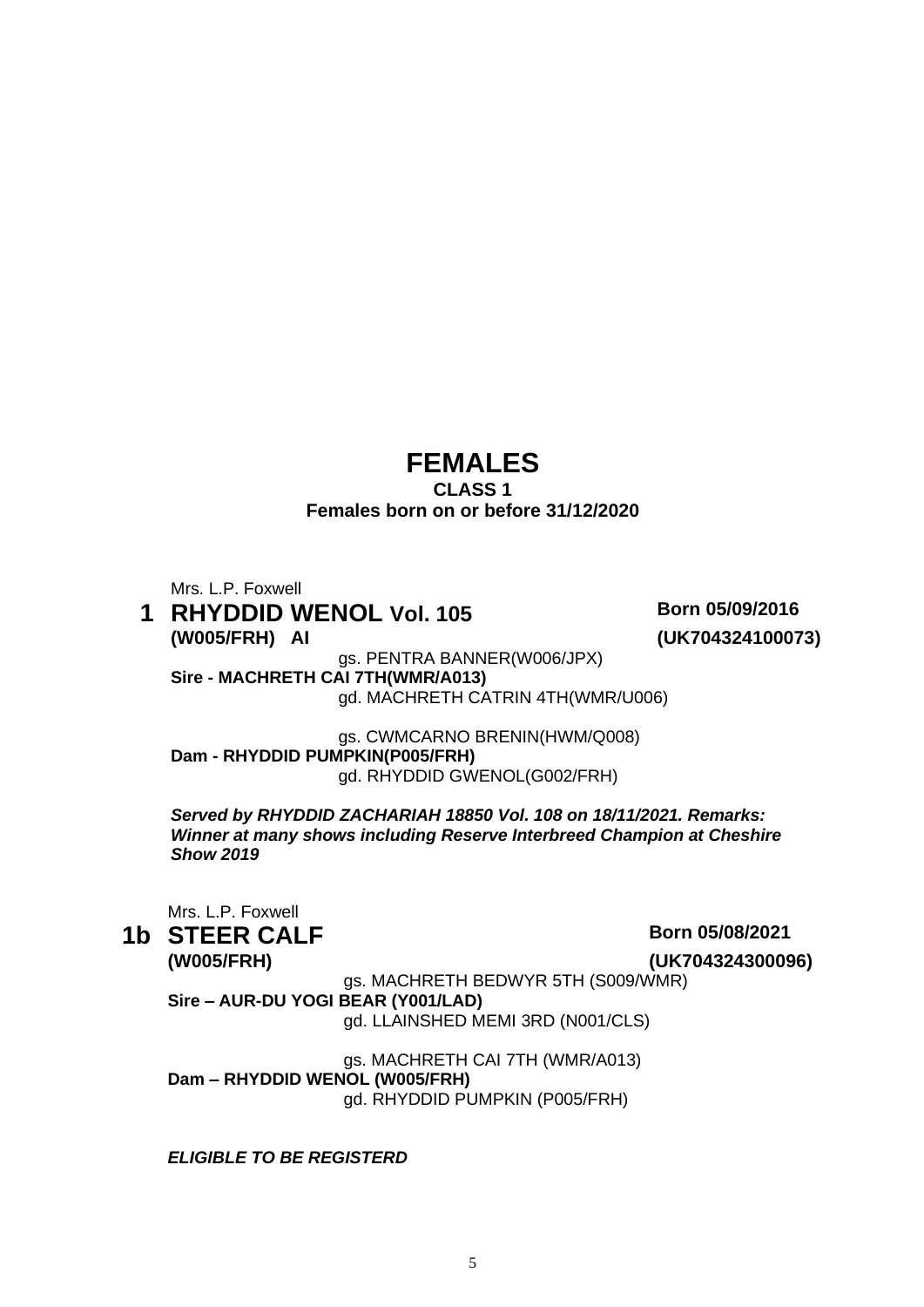# **MAIDEN HEIFERS**

# **CLASS 2 Females born on or before 31/12/2021**

7 Entries (Lot number 2-8)

Mrs. G. Davies

**2 BRECHFA MARIANNA 32ND Vol. 109 Born 12/03/2020 (A004/DBC) (UK745601301030)**

gs. PENWERNHIR SERAFF(K029/RPW) **Sire - BRYSGAGA BERWYN 39TH(T009/RBR)** gd. BRYSGAGA EIRIAN 46TH(Q023/RBR)

gs. TYDDEWI FURZE(N002/BTD) **Dam - BRECHFA MARIANNA 22ND(T007/DBC)** gd. BRECHFA MARIANNA 11TH(M011/DBC)

*Not Served* 

Mrs. G. Davies

# **3 BRECHFA TEILO 24TH Vol. 109 Born 23/03/2020 (A014/DBC) (UK745601601040)**

gs. CAERYNWCH MAJOR(D021/WCH) **Sire - PENWERNHIR BOXER(R014/RPW)** gd. PENWERNHIR SANDRA(E002/RPW)

gs. TYDDEWI FURZE(N002/BTD) **Dam - BRECHFA TEILO 19TH(W027/DBC)** gd. BRECHFA TEILO 11TH(L031/DBC)

*Not Served* 

Mrs. G. Davies

### **4 BRECHFA MARIANNA 34TH Vol. 109 Born 23/03/2020 (A017/DBC) (UK745601201043)**

gs. CAERYNWCH MAJOR(D021/WCH) **Sire - PENWERNHIR BOXER(R014/RPW)** gd. PENWERNHIR SANDRA(E002/RPW)

gs. TYDDEWI FURZE(N002/BTD) **Dam - BRECHFA MARIANNA 25TH(X013/DBC)** gd. BRECHFA MARIANNA 9TH(K028/DBC)

*Not Served*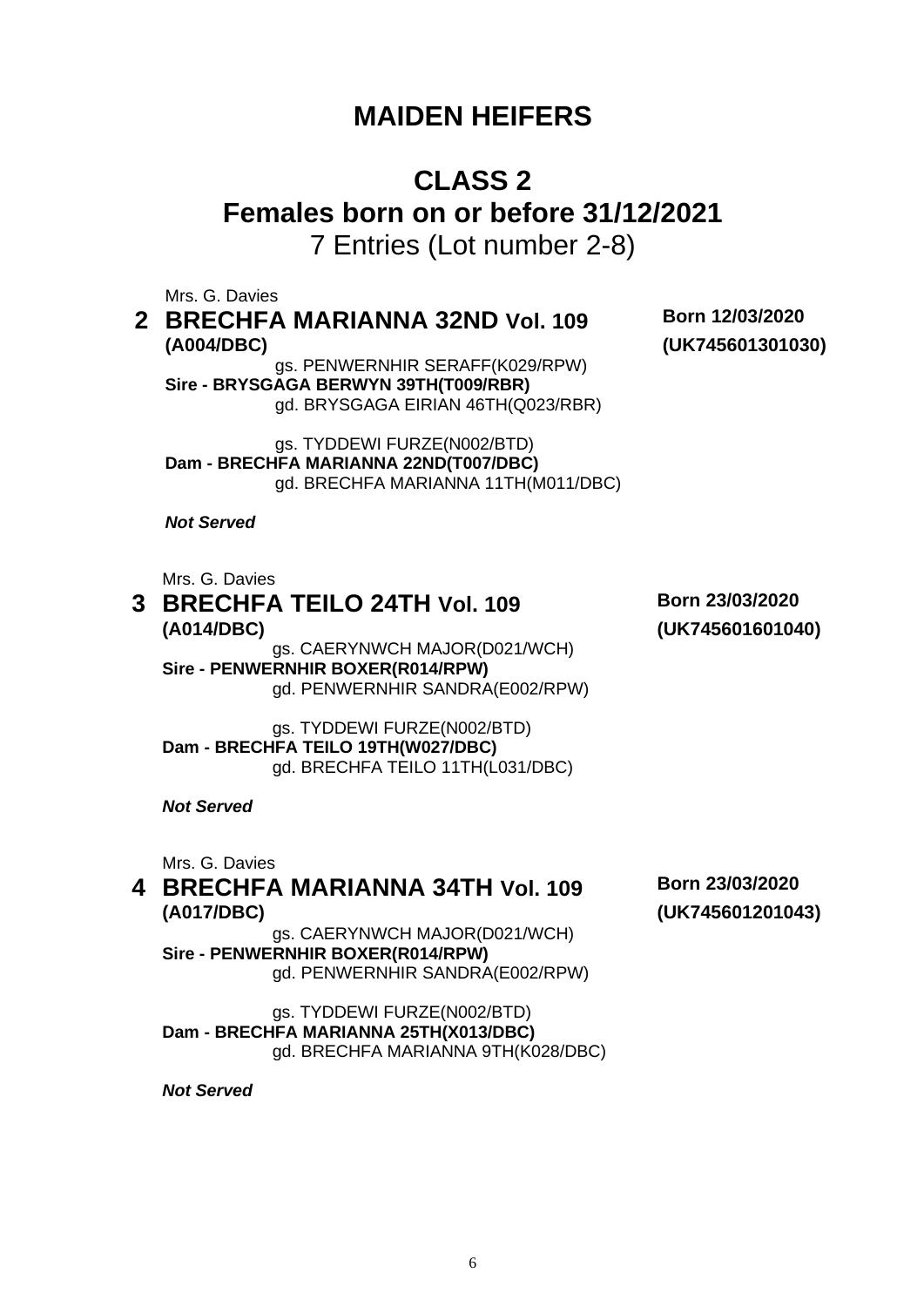Mrs. Jessica A. Evans-Williams **5 GERDDI RHIANFA 24TH Vol. 109 Born 03/06/2020 (A002/EGE)** Bred by: Mr. Elwyn Pryce Evans **(UK704315500052)** gs. PIGAU LLYWELYN 7TH (E018/JPU) **Sire – FOEL JOHN 7TH (GFO/K006)** gd. FOEL JOAN 21ST gs. GERDDI-BLUOG ADDEWID 4TH (Q001/EGB) **Dam – GERDDI RHIANFA 13TH (U001/EGE)** gd. GERDDI RHIANFA 6TH (N001/EGE) *Not Served*  Mr. Gareth Pennant Roberts **6 RHYDGETHIN BANON-EBRILL 5TH Vol. 110 Born 28/01/2021 (B001/RRG) (UK707473700098)** gs. LLWYNSARN CAWR 9TH(U010/JLL) **Sire - LLWYNSARN CYMRO 4TH(Y014/JLL)** gd. LLWYNSARN CARAN DDU 8TH(Q013/JLL) gs. RHYDGETHIN PENNANT RHYS(T003/RRG) **Dam - RHYDGETHIN BANON-EBRILL 2ND(Y005/RRG)** gd. LLANEURGAIN APRIL(R001/NLL) *Not Served* Mr. Elwyn Pryce Evans **7 GERDDI RHIANFA 25TH Vol. 110 Born 30/03/2021 (B001/EGE) AI (UK704315100055)** gs. PIGAU LLYWELYN 7TH(E018/JPU) **Sire - FOEL JOHN 7TH(GFO/K006)** gd. () gs. GERDDI-BLUOG ADDEWID 4TH(Q001/EGB) **Dam - GERDDI RHIANFA 19TH(Y002/EGE)** gd. GERDDI RHIANFA 5TH(K001/EGE) *Not Served* Mr. Gareth Pennant Roberts **8 RHYDGETHIN ROWLYN 10TH Vol. 110 Born 25/05/2021 (B012/RRG) (UK707473400109)** gs. LLWYNSARN CAWR 9TH(U010/JLL) **Sire - LLWYNSARN CYMRO 4TH(Y014/JLL)** gd. LLWYNSARN CARAN DDU 8TH(Q013/JLL) gs. GERDDI-BLUOG ADDEWID 2ND(M002/EGB) **Dam - RHYDGETHIN ROWLYN 2ND(W009/RRG)** gd. NANT-GANOL ROWLYN 31ST(R014/TNA) *Not Served*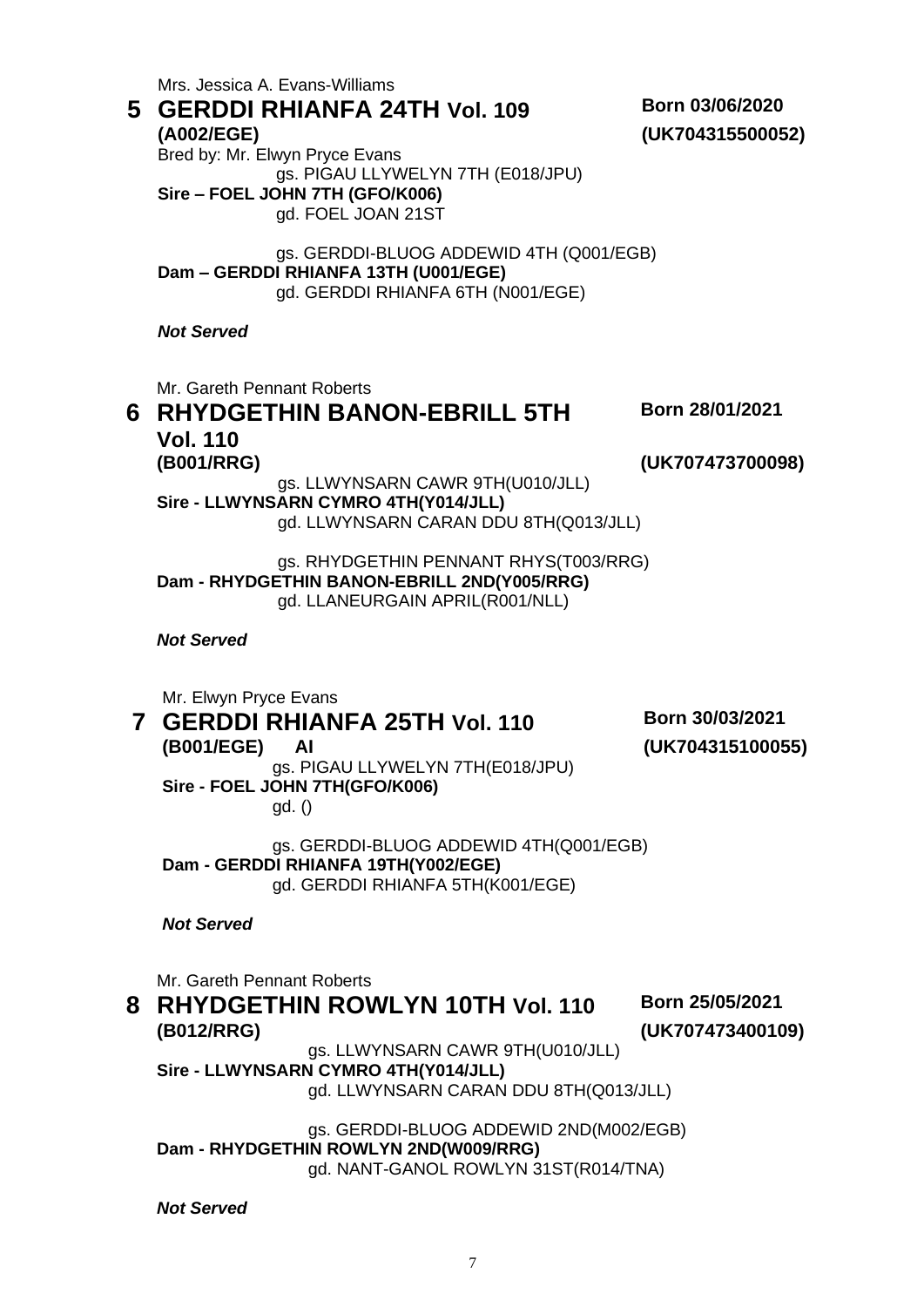# **PEDIGREE WELSH BLACK BULLS**

The weight gain announced for bulls 18 months and younger, Is the calculated weight per day of age. (The birth weight has not been allowed for)

# **CLASS 3 Bulls born on or before 31/12/2016**

2 Entries (Lot number 9-10)

Mr. N. Sherry

# **9 BRYN-DAFYDD GLYNDWR Vol. 105 Born 05/04/2015 (U001/HBD)**

**(UK706311700434)**

Bred by: Ms. Leisa Humphreys gs. NEUADD HEBOG 167TH(G027/JNE) **Sire - NANTRHYS GLYNDWR(N017/JNN)** gd. NANTRHYS SANDRA 11TH(E010/JNN)

gs. LLIDIART-IAL WILLIAM(K001/RLL) **Dam - BRYN-DAFYDD ELA(N001/HBD)** gd. BRYN-DAFYDD ANN(C001/HBD)

**DNA Tested** 

Messrs. W.A.J & S.E Jones

# **10 OBELL CYNWCH 6TH Vol. 106 Born 24/10/2016**

**(UK704753300191)**

**(W007/ROB)**  Bred by: Messrs. Edward Roberts & Sons gs. DEINIOLEN PRINCE(J002/JNI) **Sire - MACHRETH CYNWCH 3RD(M007/WMR)** gd. MACHRETH CATRIN 5TH(B009/WMR)

### gs. GWERN-CYNYDDION RHYS 35TH(G007/EGC) **Dam - OBELL MEMI 4TH(K010/ROB)** gd. OBELL MENNA 6TH(B003/ROB)

|                     | Date of Dam Classification<br>06/11/2014 |                  | Age at classification<br>8 years 0<br>months |                        |       |       |      |      |                 |                              |
|---------------------|------------------------------------------|------------------|----------------------------------------------|------------------------|-------|-------|------|------|-----------------|------------------------------|
| Head &<br>Character | Girth &<br>Foreguarter                   | Body<br>Capacity | Hind<br>Quarter                              | Body<br><b>Balance</b> | Udder | Teats | Legs | Feet | Temper<br>ament | <b>TOTAL</b><br><b>SCORE</b> |
| 7                   |                                          | 7                |                                              | 8                      | 9     | 9     | 6    |      | 9               | 76                           |

**DNA Tested**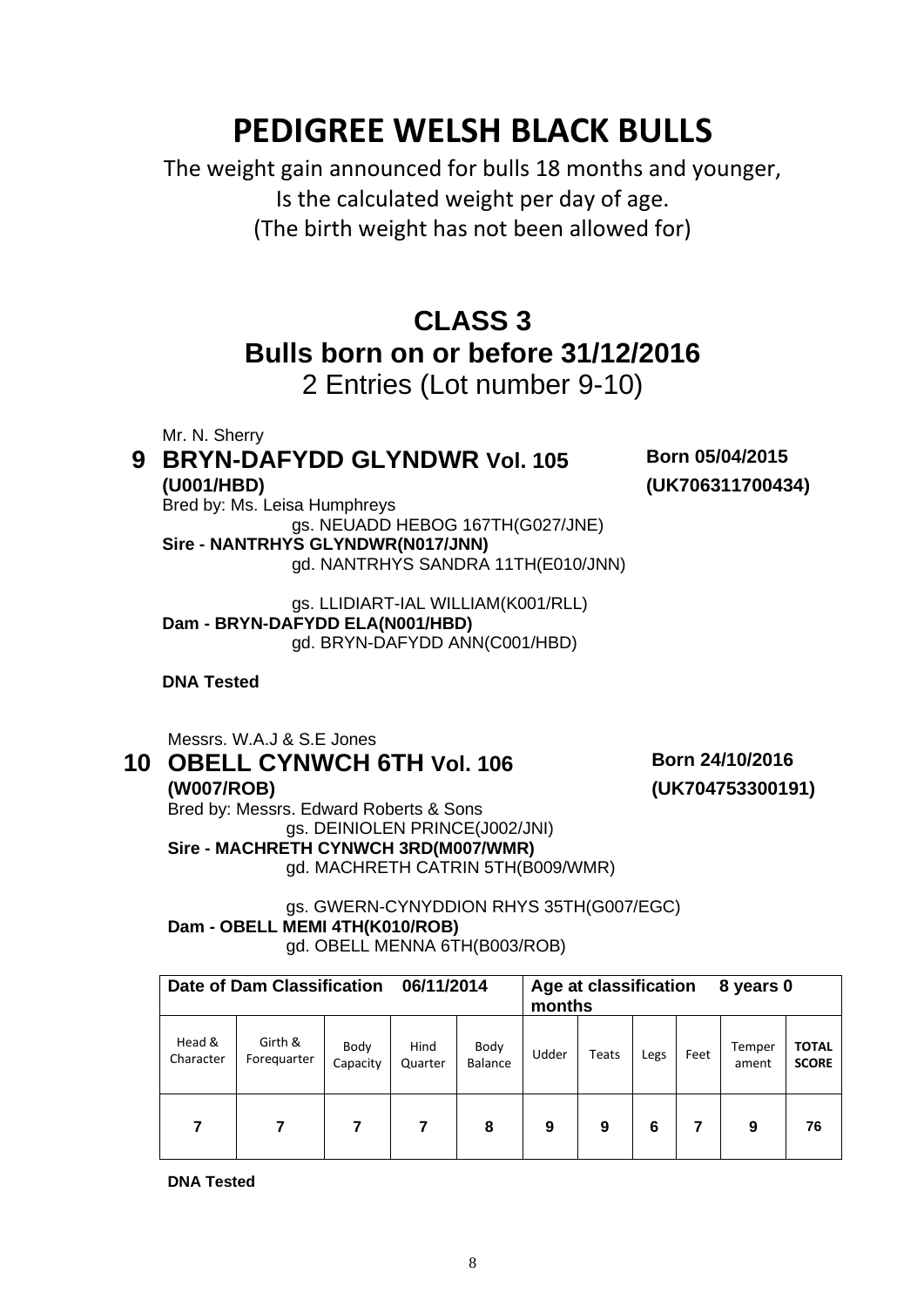# **CLASS 4**

**Bulls born between 01/01/2020 – 31/12/2020**

2 Entries (Lot number 11-12)

Mr. Alwyn Morris

### **11 BRO-WAEN LIAM 4TH Vol. 109 Born 30/09/2020 (A021/MBW) (UK702056100381)**

gs. BODIG CAI 50TH(M008/RBG)

**Sire - MYNACH CAI 9TH(W003/WMY)**

gd. MYNACH GWYNETH 21ST(M005/WMY)

gs. GRAIG-GOCH GERWYN 29TH(L011/JGA) **Dam - BRO-WAEN LILI 2ND(T003/MBW)** gd. BRO-WAEN ADDAWOL 3RD(M011/MBW)

|                   | Date of Dam Classification 23/11/2021 |            |    |                       |
|-------------------|---------------------------------------|------------|----|-----------------------|
| <b>Body Score</b> | <b>Beef Score</b>                     | Legs Score |    | Mammary   Final Score |
| 90                | 90                                    | 86         | 84 | <b>VG87</b>           |

DNA Test in progress

Mrs. Jessica A. Evans-Williams

### **12 GERDDI-BLUOG FFEFRYN 2ND Vol. 109**

**Born 15/10/2020**

**(A001/EGB) (UK710198400057)**

gs. DULYN FFEFRYN 4TH(RDL/Y018) **Sire - GERDDI-BLUOG FFEFRYN(Y001/EGB)** gd. GERDDI-BLUOG DILYS 9TH(U003/EGB)

gs. GWERN-CYNYDDION RHYS 37TH(H004/EGC) **Dam - GERDDI-BLUOG DILYS 8TH(U002/EGB)** gd. GERDDI-BLUOG DILYS 2ND(K003/EGB)

| 23/11/2021<br>Date of Dam Classification |                   |            |                      |                    |  |  |
|------------------------------------------|-------------------|------------|----------------------|--------------------|--|--|
| <b>Body Score</b>                        | <b>Beef Score</b> | Legs Score | <b>Mammary Score</b> | <b>Final Score</b> |  |  |
| 92                                       | 94                | 90         | 90                   | <b>EX92</b>        |  |  |

DNA Test in progress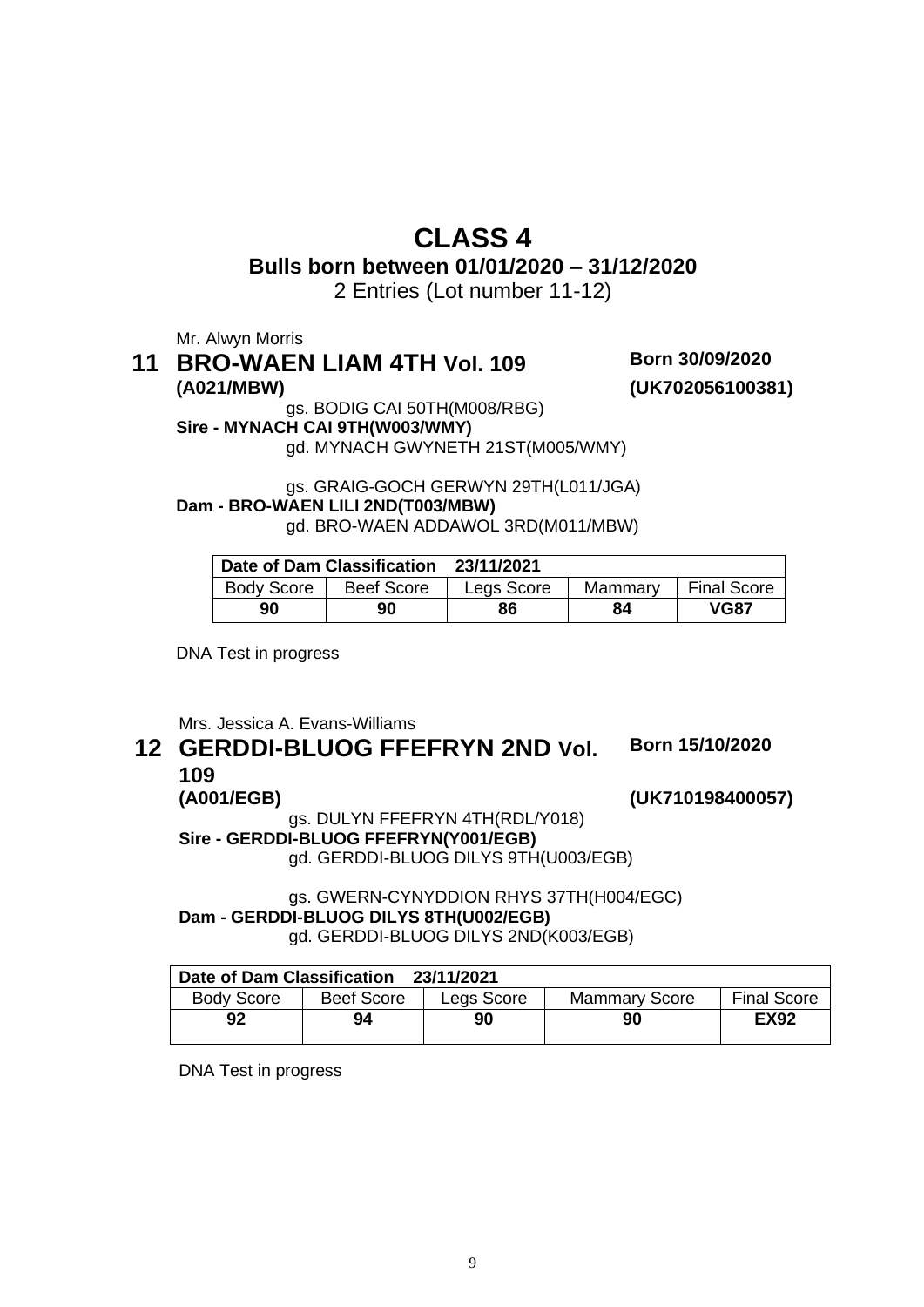### **WELSH BLACK CATTLE SOCIETY**

**Schedules, Entry Forms, Breed Catalogues, Information, etc from**

Royal Welsh Showground **Llanelwedd** Builth Wells Powys LD2 3NJ

> 07943 138 480 01982 551 111

### **THE SUPER SUCKLER BREED**